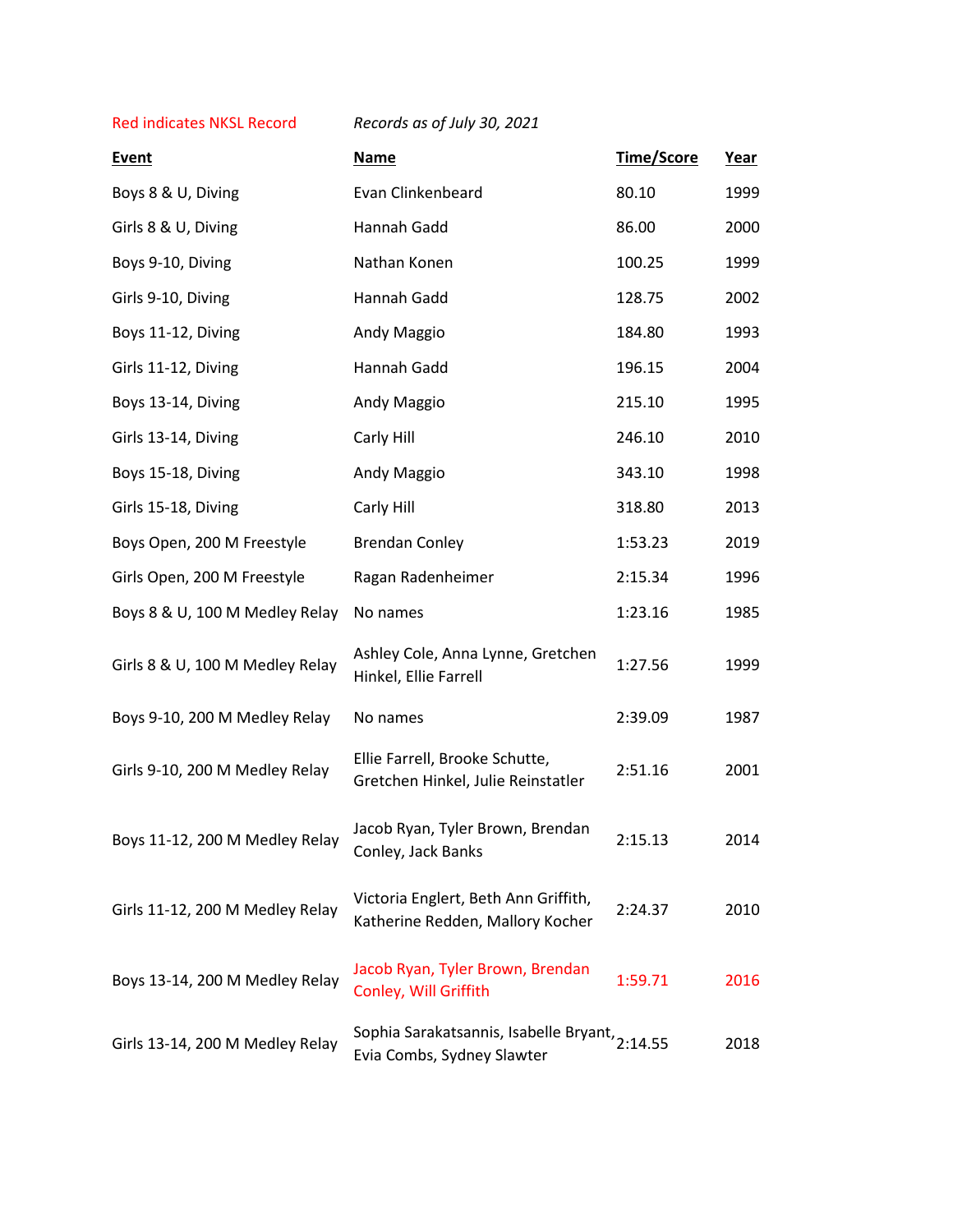| Boys 15-18, 200 M Medley Relay  | Jacob Ryan, Brendan Conley, Jack<br>Banks, Will Griffith | 1:49.95  | 2019 |
|---------------------------------|----------------------------------------------------------|----------|------|
| Girls 15-18, 200 M Medley Relay | Lauralee Frazer, Karyn Stubbs, ?,?                       | 2:12.66  | 1986 |
| Boys 8 & U, 25 M Freestyle      | Sean Desmond                                             | 16.74    | 1985 |
| Girls 8 & U, 25 M Freestyle     | <b>Mallory Neltner</b>                                   | 16.92    | 1995 |
| Boys 9-10, 50 M Freestyle       | <b>Steve Gracey</b>                                      | 30.74    | 1987 |
| Girls 9-10, 50 M Freestyle      | Ali Gessner                                              | 31.97    | 2012 |
| Boys 11-12, 50 M Freestyle      | <b>Steve Gracey</b>                                      | 28.00    | 1989 |
| Girls 11-12, 50 M Freestyle     | Beth Ann Griffith                                        | 29.11    | 2011 |
| Boys 13-14, 100 M Freestyle     | <b>Brendan Conley</b>                                    | 55.41    | 2016 |
| Girls 13-14, 100 M Freestyle    | Gracie Lynne                                             | 01:02.06 | 2005 |
| Boys 15-18, 100 M Freestyle     | <b>Brendan Conley</b>                                    | 52.69    | 2018 |
| Girls 15-18, 100 M Freestyle    | <b>Kelsey Gilles</b>                                     | 1:02.20  | 1999 |
| Boys 8 & U, 25 M Breast Stroke  | Johnny Schultz                                           | 22.80    | 2005 |
| Girls 8 & U, 25 M Breast Stroke | <b>Brooke Schutte</b>                                    | 21.97    | 2000 |
| Boys 9-10, 50 M Breast Stroke   | Jake Ryan                                                | 43.80    | 2012 |
| Girls 9-10, 50 M Breast Stroke  | <b>Brooke Schutte</b>                                    | 43.01    | 2002 |
| Boys 11-12, 50 M Breast Stroke  | <b>Tyler Brown</b>                                       | 34.28    | 2014 |
| Girls 11-12, 50 M Breast Stroke | Beth Ann Griffith                                        | 38.17    | 2011 |
| Boys 13-14, 50 M Breast Stroke  | <b>Jack Banks</b>                                        | 31.55    | 2017 |
| Girls 13-14, 50 M Breast Stroke | <b>Brooke Schutte</b>                                    | 35.19    | 2000 |
| Boys 15-18, 50 M Breast Stroke  | <b>Jack Banks</b>                                        | 30.40    | 2021 |
| Girls 15-18, 50 M Breast Stroke | Karyn Stubbs                                             | 35.97    | 2006 |
| Boys 13-14, 50 M Short Free     | <b>Brendan Conley</b>                                    | 25.78    | 2016 |
| Girls 13-14, 50 M Short Free    | Angela Barre                                             | 28.95    | 1994 |
| Boys 15-18, 50 M Short Free     | Jacob Ryan                                               | 24.64    | 2018 |
| Girls 15-18, 50 M Short Free    | <b>Mallory Neltner</b>                                   | 27.28    | 2004 |
| Boys 8 & U, 25 M Back Stroke    | <b>Brown</b>                                             | 18.10    | 1978 |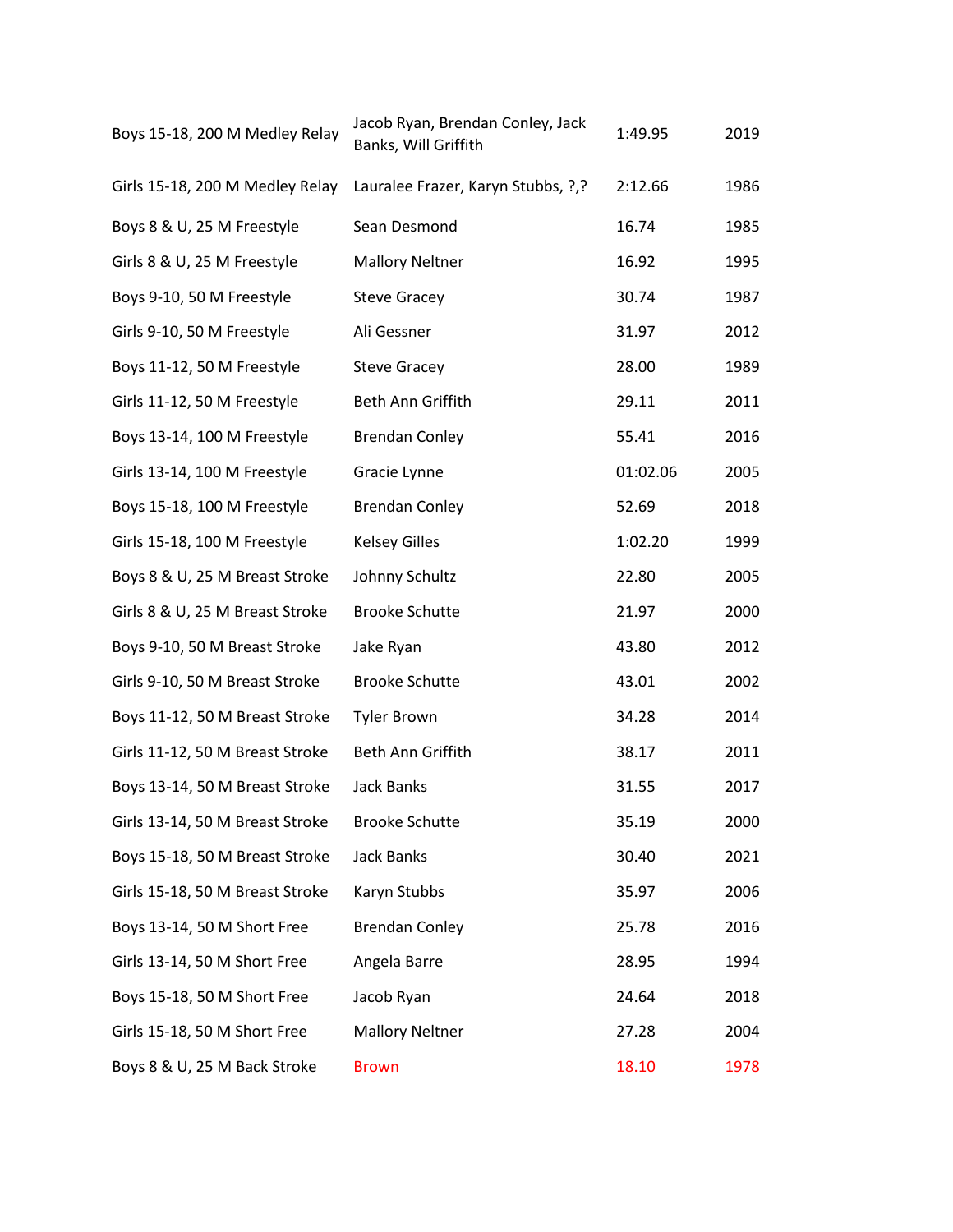| Girls 8 & U, 25 M Back Stroke | Morgan Ripley          | 19.71   | 2021 |
|-------------------------------|------------------------|---------|------|
| Boys 9-10, 50 M Back Stroke   | Jon Waldenmayer        | 39.33   | 1987 |
| Girls 9-10, 50 M Back Stroke  | <b>Mallory Neltner</b> | 37.10   | 1997 |
| Boys 11-12, 50 M Back Stroke  | Patrick O'Connor       | 33.01   | 1997 |
| Girls 11-12, 50 M Back Stroke | <b>Mallory Neltner</b> | 31.55   | 1999 |
| Boys 13-14, 50 M Back Stroke  | <b>Jack Banks</b>      | 29.57   | 2017 |
| Girls 13-14, 50 M Back Stroke | Sarah Jones            | 32.48   | 2021 |
| Boys 15-18, 50 M Back Stroke  | <b>Jack Banks</b>      | 26.90   | 2021 |
| Girls 15-18, 50 M Back Stroke | <b>Mallory Neltner</b> | 31.44   | 2002 |
| Boys 8 & U, 25 M Butterfly    | Ross Neltner           | 19.55   | 1993 |
| Girls 8 & U, 25 M Butterfly   | <b>Mallory Neltner</b> | 17.22   | 1995 |
| Boys 9-10, 50 M Butterfly     | Johnny Schultz         | 39.25   | 2007 |
| Girls 9-10, 50 M Butterfly    | <b>Mallory Neltner</b> | 35.12   | 1997 |
| Boys 11-12, 50 M Butterfly    | Will Griffith          | 29.91   | 2015 |
| Girls 11-12, 50 M Butterfly   | <b>Mallory Neltner</b> | 30.66   | 1999 |
| Boys 13-14, 50 M Butterfly    | <b>Phillip Englert</b> | 27.25   | 2009 |
| Girls 13-14, 50 M Butterfly   | <b>Mallory Neltner</b> | 29.99   | 2000 |
| Boys 15-18, 50 M Butterfly    | <b>Jack Banks</b>      | 26.79   | 2019 |
| Girls 15-18, 50 M Butterfly   | <b>Mallory Neltner</b> | 30.50   | 2004 |
| Boys 9-10, 100 M, I.M.        | Jake Ryan              | 1:24.28 | 2012 |
| Girls 9-10, 100 M, I.M.       | <b>Mallory Neltner</b> | 1:22.03 | 1997 |
| Boys 11-12, 100 M, I.M.       | <b>Steve Gracey</b>    | 1:09.94 | 1989 |
| Girls 11-12, 100 M, I.M.      | <b>Mallory Neltner</b> | 1:09.43 | 1999 |
| Boys 13-14, 100 M, I.M.       | <b>Jack Banks</b>      | 1:02.97 | 2017 |
| Girls 13-14, 100 M, I.M.      | <b>Mallory Neltner</b> | 1:08.03 | 2000 |
| Boys 15-18, 100 M, I.M.       | <b>Jack Banks</b>      | 59.31   | 2021 |
| Girls 15-18, 100 M, I.M.      | Karyn Stubbs           | 1:07.40 | 1985 |
| Boys 8 & U, 100 M Free Relay  | No names               | 1:11.83 | 1985 |